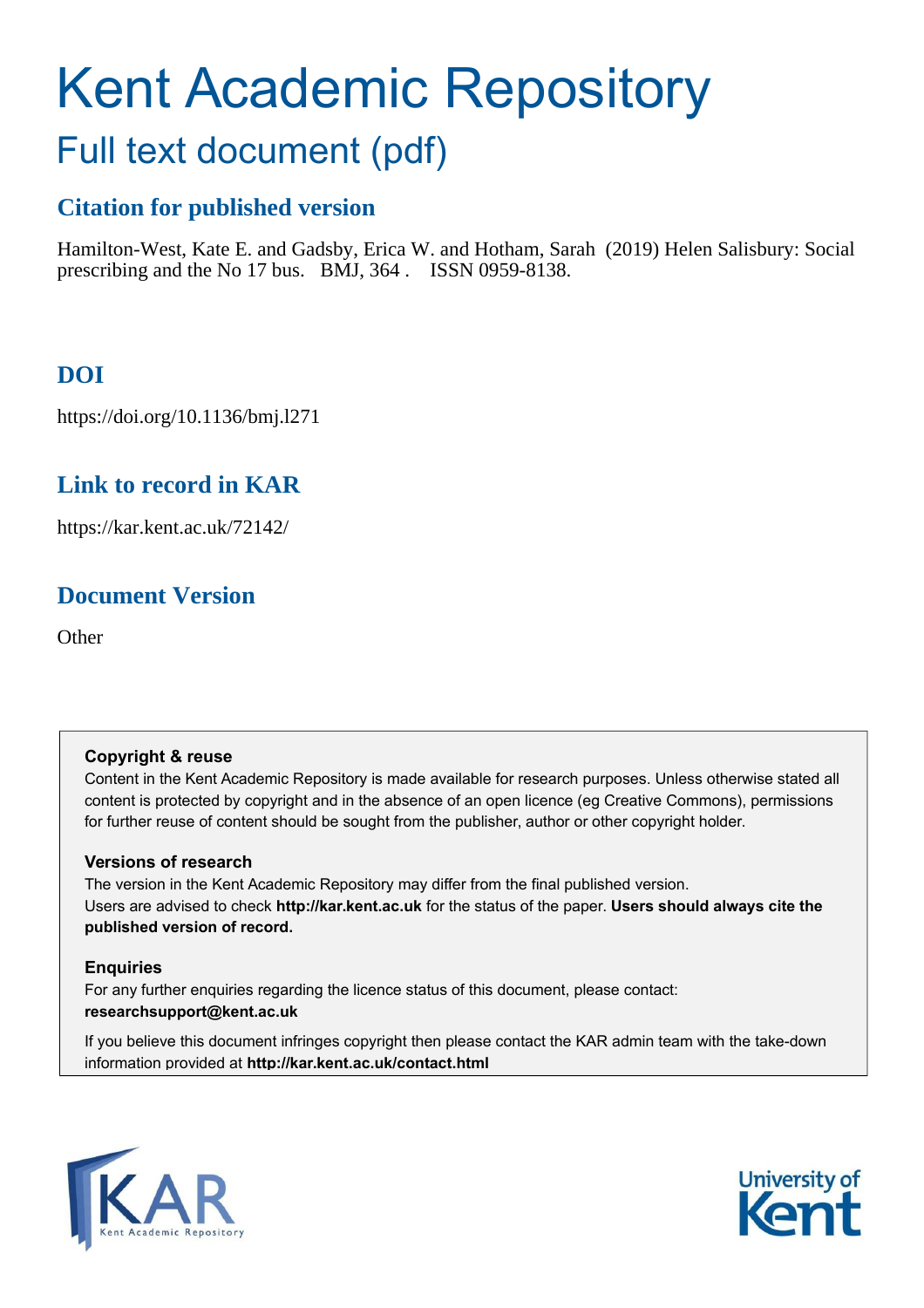Helen Salisbury's article raises some important points about the widespread rollout of Social Prescribing (SP) Services. While on the surface, it seems a sensible idea to link people with community and voluntary services that could help to address problems contributing to reduced wellbeing, the approach rests on a number of critical – yet problematic assumptions:

Assumption 1: SP is effective – there is sufficient high-quality research evidence to judge impacts on patient outcomes, health service costs and GP workload.

Assumption 2: SP services are being implemented in ways that allow for evaluation - there is a clear underlying logic model and robust monitoring of inputs and outcomes (for patients, referrers and onward referral services).

Assumption 3: SP is what patients want – patients have been involved in its development, and users' experiences have been explored via qualitative research.

Assumption 4: SP is what referrers want – SP services have been developed in collaboration with GPs /other referring health professionals and referrers' experiences have been explored via qualitative research.

Assumption 5: SP works for onward referral services – small, community groups (often relying on volunteers) are willing and able to accept referrals and respond to people's needs and this is sustainable over the longer term.

Assumption 6: We know what skills, competencies and resources SP care navigators (AKA coordinators, link workers, or facilitators) need in order to be person-centred and effective, and to manage risk appropriately.

Assumption 7: There is a close match between services available in the local area and the needs of patients attending primary care – GPs and other health professionals can be confident that an individual's needs will be met via referral to SP.

At present, there is scant evidence to support these assumptions. A recent systematic review of SP programmes [1] concluded that current evidence fails to provide sufficient detail to judge either success or value for money. Of the 15 evaluations identified, most were small scale and limited by poor design and reporting. A small number of studies on patient and referrer experience were identified and these mainly reported positive findings, although studies also highlighted lack of understanding/familiarity with SP among both patients and GPs. The review did not identify studies on experience of onward referral services.